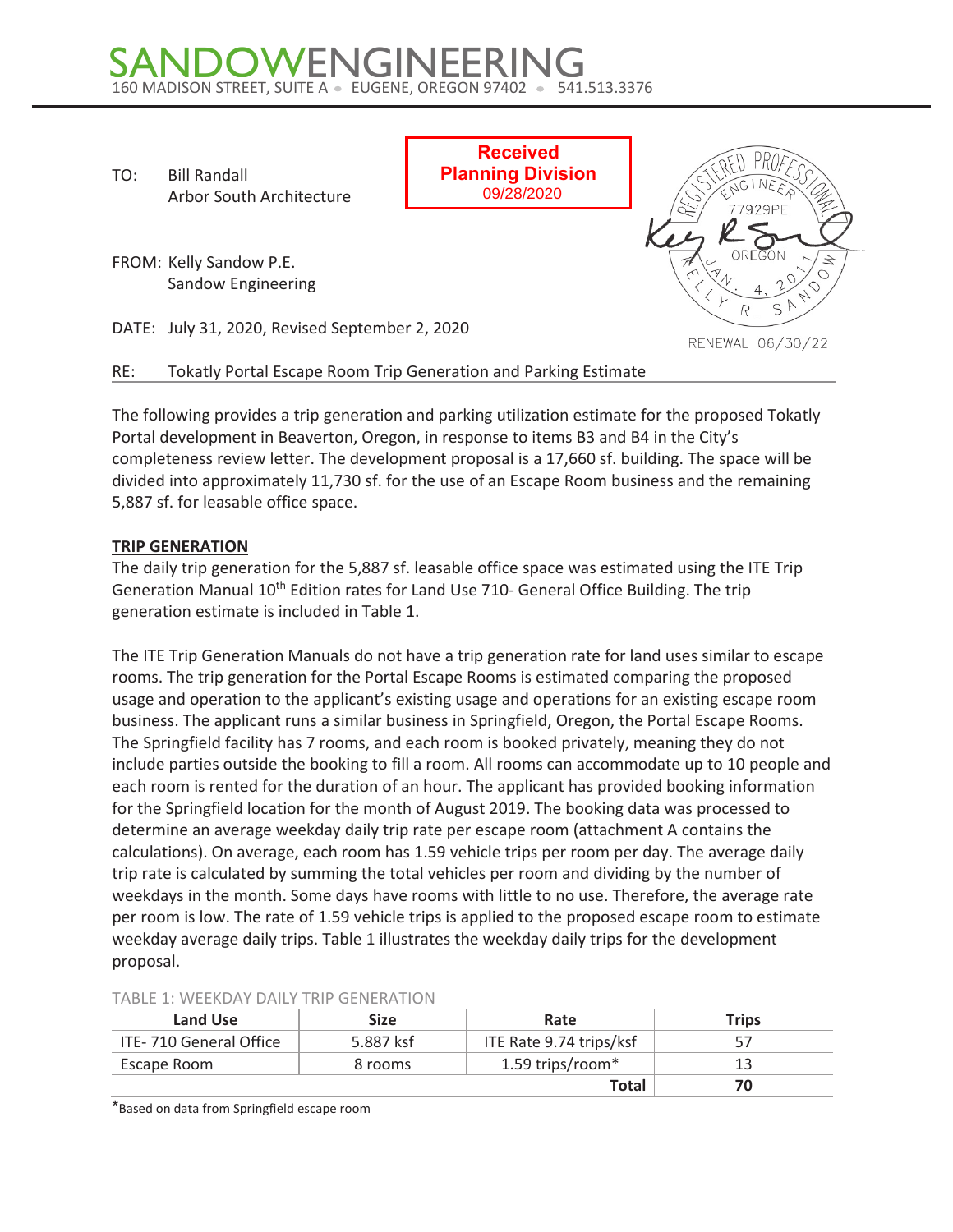Trip Generation and TIA Applicability From: Kelly Sandow PE RE: Tokatly Escape Room Date: 9.2.20 Page 2

As demonstrated in Table 1, the anticipated daily vehicle trips are less than 300 per day.

### **PARKING UTILIZATION**

The parking requirement as per City of Beaverton City Code is 2.7/1000 square feet of building space for the office usage, and the parking requirement for the escape room is 4.3/1000 square feet of building space. The parking requirement for the office is 16 spaces, and the parking requirement for the escape room is 50 spaces resulting in a total of 66 spaces. However, the actual parking demand for the Portal Escape Room has been estimated using the data from the Springfield location.

As per the ITE Parking Generation Manual 4<sup>th</sup> Edition, general office uses have parking utilization that occurs on weekdays between 7 am and 7 pm, with only a small percentage of parking utilized after 5 pm. Additionally, there is minimal to no parking demand on weekends. The hourly demand for parking spaces for the office space is illustrated in Table 2.

As demonstrated in the information from the exiting Springfield business, a majority of weekday use occurs after 5:30 pm. However, the Portal Escape Rooms are open from 4:00 PM to 10:00 PM on weekdays and the highest usage occurs on weekends. Using the parking data from the Springfield business, the hourly parking demand for the proposal Portal Escape Room can be estimated. The parking estimates use the maximum parking that occurs for each time period rather than using the average daily rate, to ensure that the parking demand can be accommodated. Table 2 provides the hourly parking demand for the anticipated use of the site.

The trip generation estimate uses the ITE methodology of averaging the trips per room per day. The data is averaged for weekdays only (Tuesdays, Wednesdays and Thursdays). There are days that not all of the rooms generated trips. The averaging of the weekday trips for all of the available rooms results in an average daily trip estimate of 13 trips.

The parking estimate used the maximum hourly parking observed from the Springfield site for all of the weekdays (including Mondays and Fridays). This results in a weekday parking demand estimate based on average maximum parking stalls for each hour. The hourly parking illustrated in Table 2 does not necessarily happen all in one day. i.e the parking demand at 5:00 PM is not necessarily experienced every day and is not necessarily followed by the parking demand that occurs at 6 PM. The hourly spaces used are under maximum usage that typically occurs during that hour and not average daily usage.